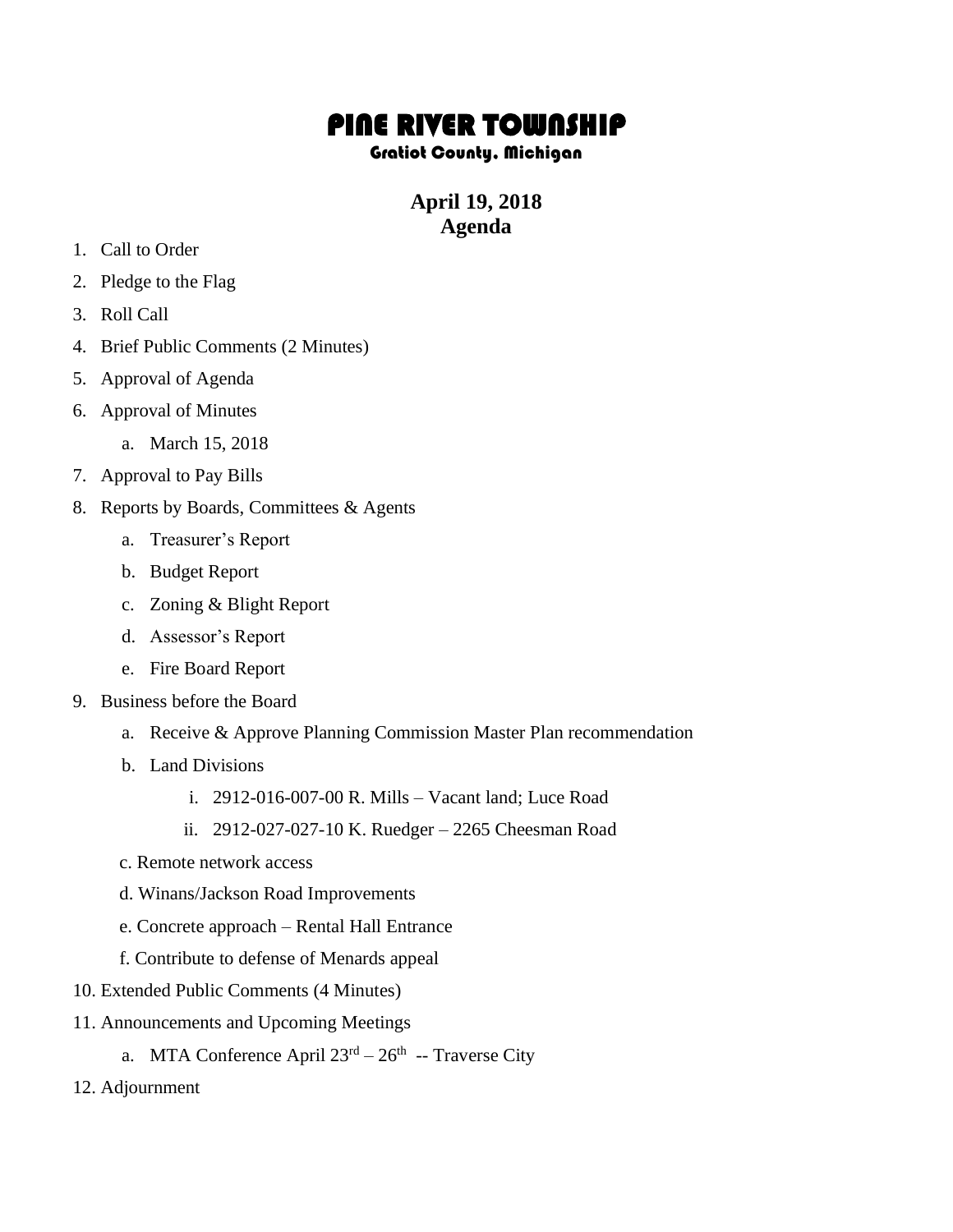## **MINUTES OF THE PINE RIVER TOWNSHIP BOARD MONTHLY MEETING APRIL 19, 2018**

- 1) The regular monthly meeting of the Pine River Township Board was called to order at 7:00 P.M. by Supervisor Beeson at the Township Hall.
- 2) Pledge the flag: The board and the public said the pledge to the flag.

3) Roll Call: Baker: present, Best: present, Moeggenborg: present, Beeson: present, Whitmore: present. (5) Board members present, (0) absent.

4) Brief Public comments (2 minutes):

Chuck Murphy introduced himself as running for County Commissioner. Explained he is supported by John Rittenberg.

5) Approve the Agenda:

Motion by Baker: second by Moeggenborg: to approve the agenda as presented. All present board members approved. Motion carried 5-0.

6) Approve the Minutes:

Motion by Moeggenborg: second by Best: to approve the Regular Meeting Minutes of March 15, 2018. All present board members approved. Motion carried 5-0.

7) Approval to Pay Bills:

Motion made by Moeggenborg: second by Baker: to pay bills as presented in the amount of \$45,578.69. All present board members approved. Motion carried 5-0.

- 8) Reports by Boards, Committees & Agents
	- a) Treasurers Report Discussion: Board Reviewed, Bank Reconciliations have been received and reviewed by all present. Placed on file.
	- b) Budget Report Discussion: report placed on file.
	- c) Zoning & Blight Officer Discussion.
	- d) Assessor Report Discussion.
	- e) Fire Services no report.
- 9) Business before the Board
	- a) Receive and Approve Planning Commission Master Plan recommendation

i) Motion made by Moeggenborg: second by Best: to accept the Planning Commission's recommendation of the Master Plan. All present board members approved. Motion carried 5-0.